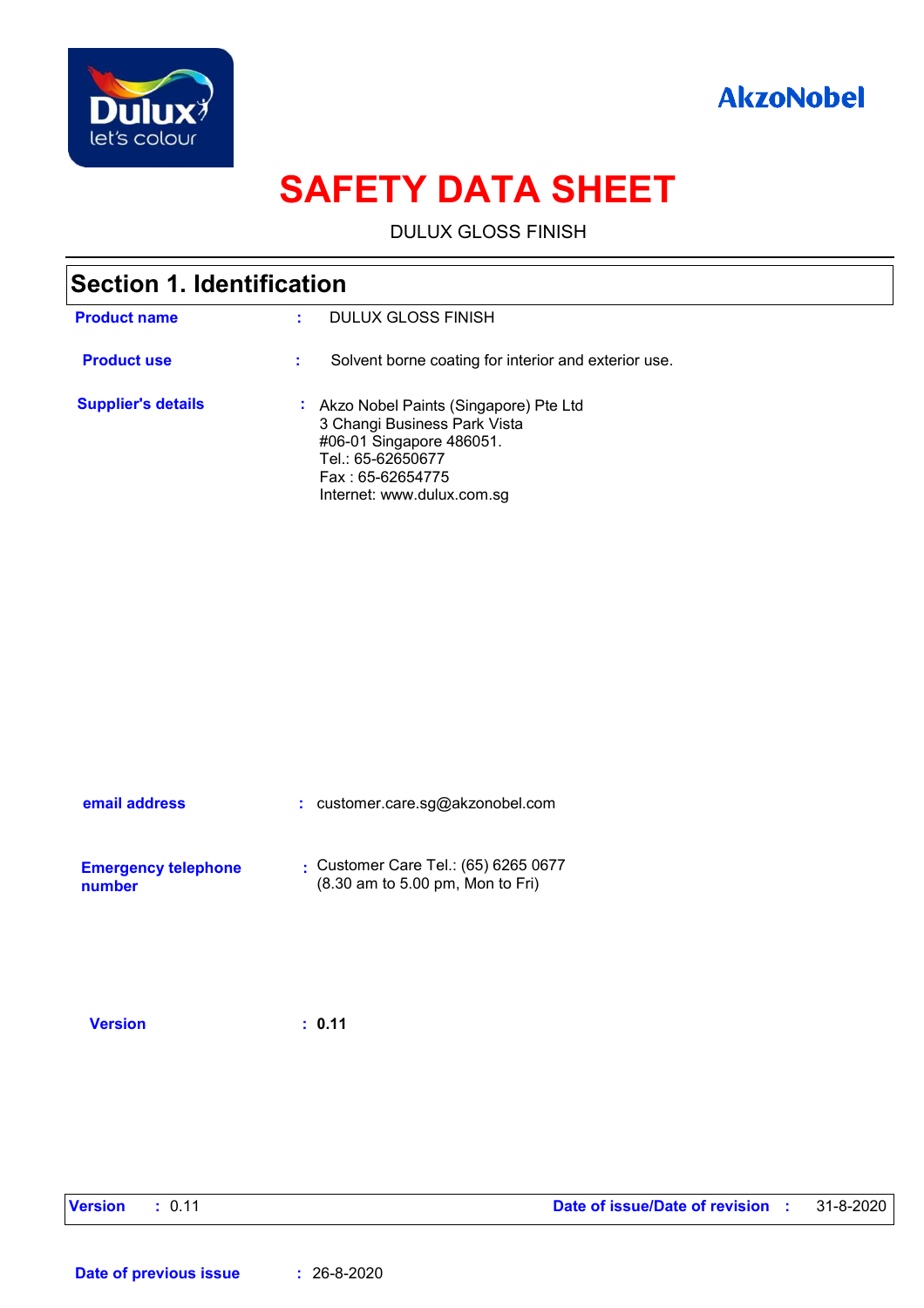### **Section 2. Hazards identification**

| <b>Classification of the</b> | $:$ FLAMMABLE LIQUIDS - Category 3                                    |
|------------------------------|-----------------------------------------------------------------------|
| substance or mixture         | SPECIFIC TARGET ORGAN TOXICITY - SINGLE EXPOSURE (Narcotic effects) - |
|                              | Category 3                                                            |
|                              | LONG-TERM (CHRONIC) AQUATIC HAZARD - Category 2                       |

|  | <b>GHS label elements, including precautionary statements</b> |  |
|--|---------------------------------------------------------------|--|
|  |                                                               |  |

| <b>Hazard pictograms</b>        |                                                                                                                                                                                                                                                                                                        |
|---------------------------------|--------------------------------------------------------------------------------------------------------------------------------------------------------------------------------------------------------------------------------------------------------------------------------------------------------|
| <b>Signal word</b>              | : Warning                                                                                                                                                                                                                                                                                              |
| <b>Hazard statements</b>        | : H226 - Flammable liquid and vapour.<br>H336 - May cause drowsiness or dizziness.<br>H411 - Toxic to aquatic life with long lasting effects.                                                                                                                                                          |
| <b>Precautionary statements</b> |                                                                                                                                                                                                                                                                                                        |
| <b>General</b>                  | : P102 - Keep out of reach of children.<br>P101 - If medical advice is needed, have product container or label at hand.                                                                                                                                                                                |
| <b>Prevention</b>               | : P210 - Keep away from heat, hot surfaces, sparks, open flames and other ignition<br>sources. No smoking.<br>P233 - Keep container tightly closed.<br>P271 - Use only outdoors or in a well-ventilated area.<br>P262 - Do not get in eyes, on skin, or on clothing.<br>P261 - Avoid breathing vapour. |
| <b>Response</b>                 | : P304 + P340 + P312 - IF INHALED: Remove person to fresh air and keep<br>comfortable for breathing. Call a POISON CENTER or doctor if you feel unwell.<br>P312 - Call a POISON CENTER or doctor/physician if you feel unwell.                                                                         |
| <b>Storage</b>                  | : P233 - Keep container tightly closed.<br>P403 - Store in a well-ventilated place.<br>P235 - Keep cool.                                                                                                                                                                                               |
| <b>Disposal</b>                 | : P501 - Dispose of contents and container in accordance with all local, regional,<br>national or international regulations.                                                                                                                                                                           |
| <b>Hazardous ingredients</b>    | : Naphtha (petroleum), hydrodesulfurized heavy<br><b>IPBC</b><br>neodecanoic acid, cobalt salt<br>Methyl ethyl ketoxime                                                                                                                                                                                |



## **Section 3. Composition/information on ingredients**

**Substance/mixture :**

: Mixture

| <b>Ingredient name</b>                       | $\frac{9}{6}$ | <b>CAS number</b> |
|----------------------------------------------|---------------|-------------------|
| Naphtha (petroleum), hydrodesulfurized heavy | $ 25 - 50 $   | 64742-82-1        |
| <b>IPBC</b>                                  | $0 - 1$       | l 55406-53-6      |
| neodecanoic acid, cobalt salt                | $ 0 - 1 $     | l 27253-31-2      |
| Methyl ethyl ketoxime                        | $0 - 1$       | 96-29-7           |

**There are no additional ingredients present which, within the current knowledge of the supplier and in the concentrations applicable, are classified as hazardous to health or the environment and hence require reporting in this section.**

**Occupational exposure limits, if available, are listed in Section 8.**

| Version : 0.11 |  | <b>Date of issue/Date of revision : 31-8-2020</b> |  |  |  |
|----------------|--|---------------------------------------------------|--|--|--|
|----------------|--|---------------------------------------------------|--|--|--|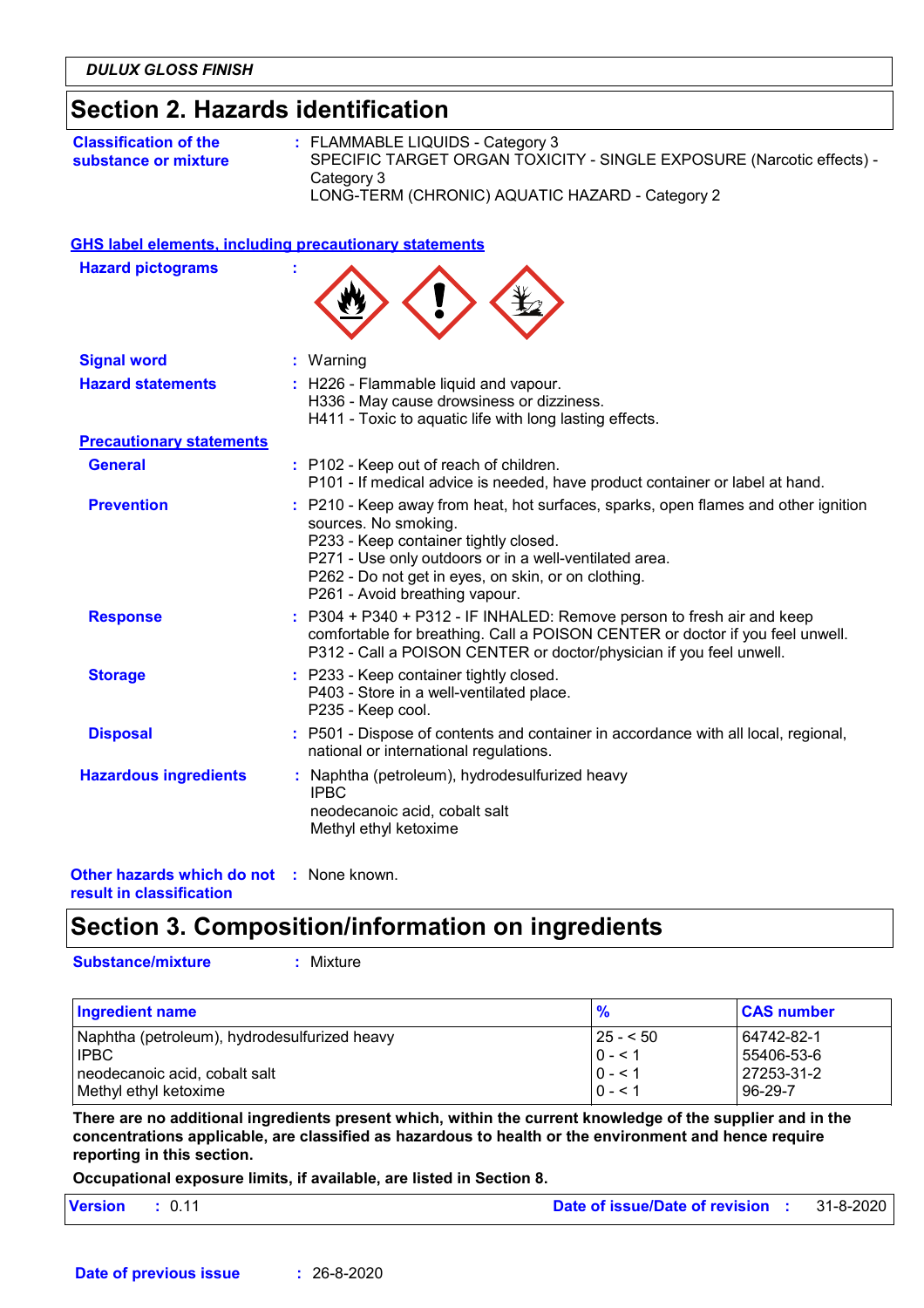# **Section 4. First aid measures**

|                     | <b>Description of necessary first aid measures</b>                                                                                                                                                                                                                                                                                                                                                                                                                                                                                                                                                                                                                                                                                                                                                                            |
|---------------------|-------------------------------------------------------------------------------------------------------------------------------------------------------------------------------------------------------------------------------------------------------------------------------------------------------------------------------------------------------------------------------------------------------------------------------------------------------------------------------------------------------------------------------------------------------------------------------------------------------------------------------------------------------------------------------------------------------------------------------------------------------------------------------------------------------------------------------|
| <b>Eye contact</b>  | : Immediately flush eyes with plenty of water, occasionally lifting the upper and lower<br>eyelids. Check for and remove any contact lenses. Continue to rinse for at least 10<br>minutes. Get medical attention if irritation occurs.                                                                                                                                                                                                                                                                                                                                                                                                                                                                                                                                                                                        |
| <b>Inhalation</b>   | : Remove victim to fresh air and keep at rest in a position comfortable for breathing.<br>If it is suspected that fumes are still present, the rescuer should wear an appropriate<br>mask or self-contained breathing apparatus. If not breathing, if breathing is irregular<br>or if respiratory arrest occurs, provide artificial respiration or oxygen by trained<br>personnel. It may be dangerous to the person providing aid to give mouth-to-mouth<br>resuscitation. Get medical attention. If necessary, call a poison center or physician.<br>If unconscious, place in recovery position and get medical attention immediately.<br>Maintain an open airway. Loosen tight clothing such as a collar, tie, belt or<br>waistband.                                                                                       |
| <b>Skin contact</b> | : Flush contaminated skin with plenty of water. Remove contaminated clothing and<br>shoes. Get medical attention if symptoms occur. Wash clothing before reuse.<br>Clean shoes thoroughly before reuse.                                                                                                                                                                                                                                                                                                                                                                                                                                                                                                                                                                                                                       |
| <b>Ingestion</b>    | : Wash out mouth with water. Remove dentures if any. Remove victim to fresh air<br>and keep at rest in a position comfortable for breathing. If material has been<br>swallowed and the exposed person is conscious, give small quantities of water to<br>drink. Stop if the exposed person feels sick as vomiting may be dangerous. Do not<br>induce vomiting unless directed to do so by medical personnel. If vomiting occurs,<br>the head should be kept low so that vomit does not enter the lungs. Get medical<br>attention. If necessary, call a poison center or physician. Never give anything by<br>mouth to an unconscious person. If unconscious, place in recovery position and get<br>medical attention immediately. Maintain an open airway. Loosen tight clothing such<br>as a collar, tie, belt or waistband. |

#### **Most important symptoms/effects, acute and delayed**

| <b>Potential acute health effects</b> |                                                                                                                                                                                                                                                                                                                         |
|---------------------------------------|-------------------------------------------------------------------------------------------------------------------------------------------------------------------------------------------------------------------------------------------------------------------------------------------------------------------------|
| Eye contact                           | : No known significant effects or critical hazards.                                                                                                                                                                                                                                                                     |
| <b>Inhalation</b>                     | : Can cause central nervous system (CNS) depression. May cause drowsiness or<br>dizziness.                                                                                                                                                                                                                              |
| <b>Skin contact</b>                   | No known significant effects or critical hazards.                                                                                                                                                                                                                                                                       |
| <b>Ingestion</b>                      | : Can cause central nervous system (CNS) depression.                                                                                                                                                                                                                                                                    |
| <b>Over-exposure signs/symptoms</b>   |                                                                                                                                                                                                                                                                                                                         |
| <b>Eye contact</b>                    | : No specific data.                                                                                                                                                                                                                                                                                                     |
| <b>Inhalation</b>                     | Adverse symptoms may include the following:<br>nausea or vomiting<br>headache<br>drowsiness/fatigue<br>dizziness/vertigo<br>unconsciousness                                                                                                                                                                             |
| <b>Skin contact</b>                   | No specific data.                                                                                                                                                                                                                                                                                                       |
| <b>Ingestion</b>                      | No specific data.                                                                                                                                                                                                                                                                                                       |
|                                       | Indication of immediate medical attention and special treatment needed, if necessary                                                                                                                                                                                                                                    |
| <b>Notes to physician</b>             | : Treat symptomatically. Contact poison treatment specialist immediately if large<br>quantities have been ingested or inhaled.                                                                                                                                                                                          |
| <b>Specific treatments</b>            | No specific treatment.                                                                                                                                                                                                                                                                                                  |
| <b>Protection of first-aiders</b>     | : No action shall be taken involving any personal risk or without suitable training. If it<br>is suspected that fumes are still present, the rescuer should wear an appropriate<br>mask or self-contained breathing apparatus. It may be dangerous to the person<br>providing aid to give mouth-to-mouth resuscitation. |
| : 0.11<br>Version                     | Date of issue/Date of revision :<br>31-8-2020                                                                                                                                                                                                                                                                           |
|                                       |                                                                                                                                                                                                                                                                                                                         |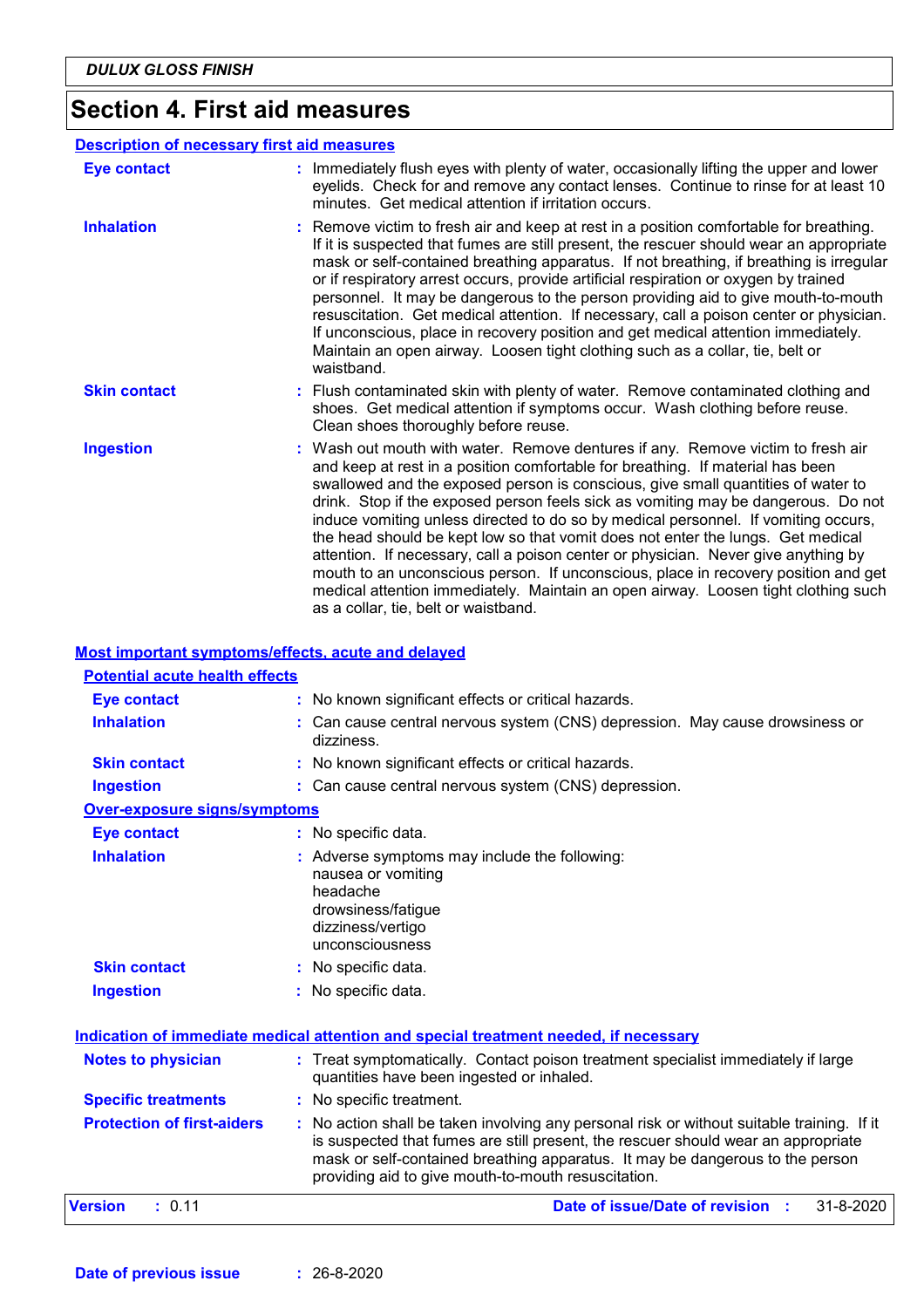*DULUX GLOSS FINISH*

### **Section 4. First aid measures**

**See toxicological information (Section 11)**

# **Section 5. Firefighting measures**

| <b>Extinguishing media</b>                               |                                                                                                                                                                                                                                                                                                                                                                                                                                  |
|----------------------------------------------------------|----------------------------------------------------------------------------------------------------------------------------------------------------------------------------------------------------------------------------------------------------------------------------------------------------------------------------------------------------------------------------------------------------------------------------------|
| <b>Suitable extinguishing</b><br>media                   | : Use dry chemical, $CO2$ , water spray (fog) or foam.                                                                                                                                                                                                                                                                                                                                                                           |
| <b>Unsuitable extinguishing</b><br>media                 | : Do not use water jet.                                                                                                                                                                                                                                                                                                                                                                                                          |
| <b>Specific hazards arising</b><br>from the chemical     | : Flammable liquid and vapour. Runoff to sewer may create fire or explosion hazard.<br>In a fire or if heated, a pressure increase will occur and the container may burst, with<br>the risk of a subsequent explosion. This material is toxic to aquatic life with long<br>lasting effects. Fire water contaminated with this material must be contained and<br>prevented from being discharged to any waterway, sewer or drain. |
| <b>Hazardous thermal</b><br>decomposition products       | : Decomposition products may include the following materials:<br>carbon dioxide<br>carbon monoxide<br>metal oxide/oxides                                                                                                                                                                                                                                                                                                         |
| <b>Special protective actions</b><br>for fire-fighters   | : Promptly isolate the scene by removing all persons from the vicinity of the incident if<br>there is a fire. No action shall be taken involving any personal risk or without<br>suitable training. Move containers from fire area if this can be done without risk.<br>Use water spray to keep fire-exposed containers cool.                                                                                                    |
| <b>Special protective</b><br>equipment for fire-fighters | : Fire-fighters should wear appropriate protective equipment and self-contained<br>breathing apparatus (SCBA) with a full face-piece operated in positive pressure<br>mode.                                                                                                                                                                                                                                                      |

# **Section 6. Accidental release measures**

|                                                             | <b>Personal precautions, protective equipment and emergency procedures</b>                                                                                                                                                                                                                                                                                                                                                                                                                     |
|-------------------------------------------------------------|------------------------------------------------------------------------------------------------------------------------------------------------------------------------------------------------------------------------------------------------------------------------------------------------------------------------------------------------------------------------------------------------------------------------------------------------------------------------------------------------|
| For non-emergency<br>personnel                              | : No action shall be taken involving any personal risk or without suitable training.<br>Evacuate surrounding areas. Keep unnecessary and unprotected personnel from<br>entering. Do not touch or walk through spilt material. Shut off all ignition sources.<br>No flares, smoking or flames in hazard area. Avoid breathing vapour or mist.<br>Provide adequate ventilation. Wear appropriate respirator when ventilation is<br>inadequate. Put on appropriate personal protective equipment. |
|                                                             | <b>For emergency responders</b> : If specialised clothing is required to deal with the spillage, take note of any<br>information in Section 8 on suitable and unsuitable materials. See also the<br>information in "For non-emergency personnel".                                                                                                                                                                                                                                              |
| <b>Environmental precautions</b>                            | : Avoid dispersal of spilt material and runoff and contact with soil, waterways, drains<br>and sewers. Inform the relevant authorities if the product has caused environmental<br>pollution (sewers, waterways, soil or air). Water polluting material. May be harmful<br>to the environment if released in large quantities. Collect spillage.                                                                                                                                                |
| <b>Methods and material for containment and cleaning up</b> |                                                                                                                                                                                                                                                                                                                                                                                                                                                                                                |
| <b>Small spill</b>                                          | : Stop leak if without risk. Move containers from spill area. Use spark-proof tools and<br>explosion-proof equipment. Dilute with water and mop up if water-soluble.<br>Alternatively, or if water-insoluble, absorb with an inert dry material and place in an<br>appropriate waste disposal container. Dispose of via a licensed waste disposal<br>contractor.                                                                                                                               |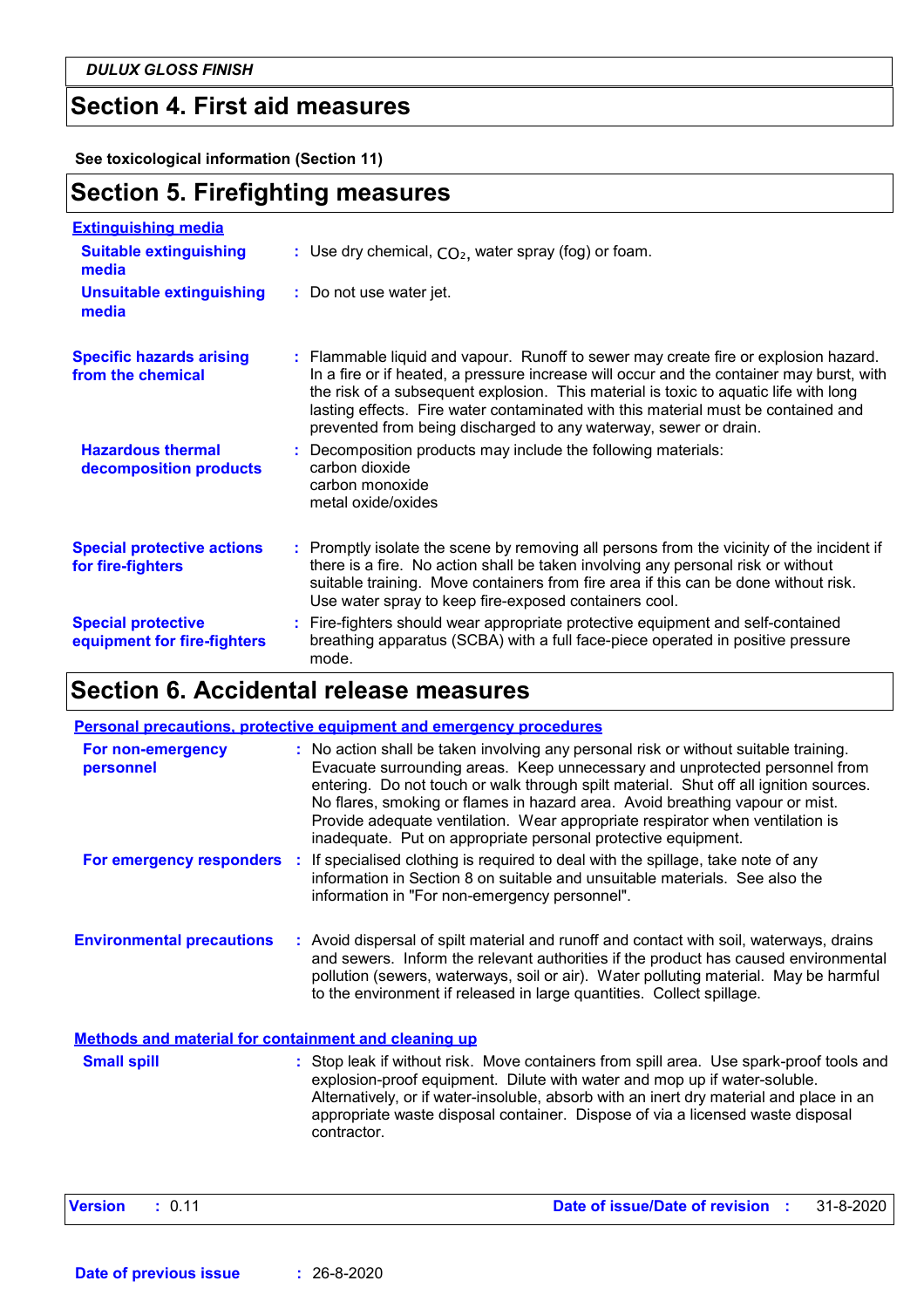### **Section 6. Accidental release measures**

| <b>Large spill</b> | : Stop leak if without risk. Move containers from spill area. Use spark-proof tools and<br>explosion-proof equipment. Approach the release from upwind. Prevent entry into<br>sewers, water courses, basements or confined areas. Wash spillages into an<br>effluent treatment plant or proceed as follows. Contain and collect spillage with non-<br>combustible, absorbent material e.g. sand, earth, vermiculite or diatomaceous earth<br>and place in container for disposal according to local regulations (see Section 13).<br>Dispose of via a licensed waste disposal contractor. Contaminated absorbent |
|--------------------|------------------------------------------------------------------------------------------------------------------------------------------------------------------------------------------------------------------------------------------------------------------------------------------------------------------------------------------------------------------------------------------------------------------------------------------------------------------------------------------------------------------------------------------------------------------------------------------------------------------|
|                    | material may pose the same hazard as the spilt product. Note: see Section 1 for                                                                                                                                                                                                                                                                                                                                                                                                                                                                                                                                  |
|                    | emergency contact information and Section 13 for waste disposal.                                                                                                                                                                                                                                                                                                                                                                                                                                                                                                                                                 |

# **Section 7. Handling and storage**

| <b>Precautions for safe handling</b>                                      |                                                                                                                                                                                                                                                                                                                                                                                                                                                                                                                                                                                                                                                                                                                                                                                                                                                                                                     |
|---------------------------------------------------------------------------|-----------------------------------------------------------------------------------------------------------------------------------------------------------------------------------------------------------------------------------------------------------------------------------------------------------------------------------------------------------------------------------------------------------------------------------------------------------------------------------------------------------------------------------------------------------------------------------------------------------------------------------------------------------------------------------------------------------------------------------------------------------------------------------------------------------------------------------------------------------------------------------------------------|
| <b>Protective measures</b>                                                | : Put on appropriate personal protective equipment (see Section 8). Do not ingest.<br>Avoid contact with eyes, skin and clothing. Avoid breathing vapour or mist. Avoid<br>release to the environment. Use only with adequate ventilation. Wear appropriate<br>respirator when ventilation is inadequate. Do not enter storage areas and confined<br>spaces unless adequately ventilated. Keep in the original container or an approved<br>alternative made from a compatible material, kept tightly closed when not in use.<br>Store and use away from heat, sparks, open flame or any other ignition source. Use<br>explosion-proof electrical (ventilating, lighting and material handling) equipment.<br>Use only non-sparking tools. Take precautionary measures against electrostatic<br>discharges. Empty containers retain product residue and can be hazardous. Do not<br>reuse container. |
| <b>Advice on general</b><br>occupational hygiene                          | : Eating, drinking and smoking should be prohibited in areas where this material is<br>handled, stored and processed. Workers should wash hands and face before<br>eating, drinking and smoking. Remove contaminated clothing and protective<br>equipment before entering eating areas. See also Section 8.2 for additional<br>information on hygiene measures.                                                                                                                                                                                                                                                                                                                                                                                                                                                                                                                                     |
| <b>Conditions for safe storage,</b><br>including any<br>incompatibilities | : Store in accordance with local regulations. Store in a segregated and approved<br>area. Store in original container protected from direct sunlight in a dry, cool and well-<br>ventilated area, away from incompatible materials (see Section 10) and food and<br>drink. Store locked up. Eliminate all ignition sources. Separate from oxidizing<br>materials. Keep container tightly closed and sealed until ready for use. Containers<br>that have been opened must be carefully resealed and kept upright to prevent<br>leakage. Do not store in unlabelled containers. Use appropriate containment to<br>avoid environmental contamination. See Section 10 for incompatible materials<br>before handling or use.                                                                                                                                                                             |

## **Section 8. Exposure controls/personal protection**

### **Control parameters**

### **Occupational exposure limits**

| Ingredient name               | <b>Exposure limits</b>                                                                                                    |  |  |
|-------------------------------|---------------------------------------------------------------------------------------------------------------------------|--|--|
| neodecanoic acid, cobalt salt | <b>Workplace Safety and Health Act</b><br>(Singapore, 2/2006).<br>PEL (long term): 0,02 mg/m <sup>3</sup> , (Co) 8 hours. |  |  |

### **Appropriate engineering controls**

**:** Use only with adequate ventilation. Use process enclosures, local exhaust ventilation or other engineering controls to keep worker exposure to airborne contaminants below any recommended or statutory limits. The engineering controls also need to keep gas, vapour or dust concentrations below any lower explosive limits. Use explosion-proof ventilation equipment.

| Date of issue/Date of revision<br>Version : 0.11<br>31-8-2020! |
|----------------------------------------------------------------|
|----------------------------------------------------------------|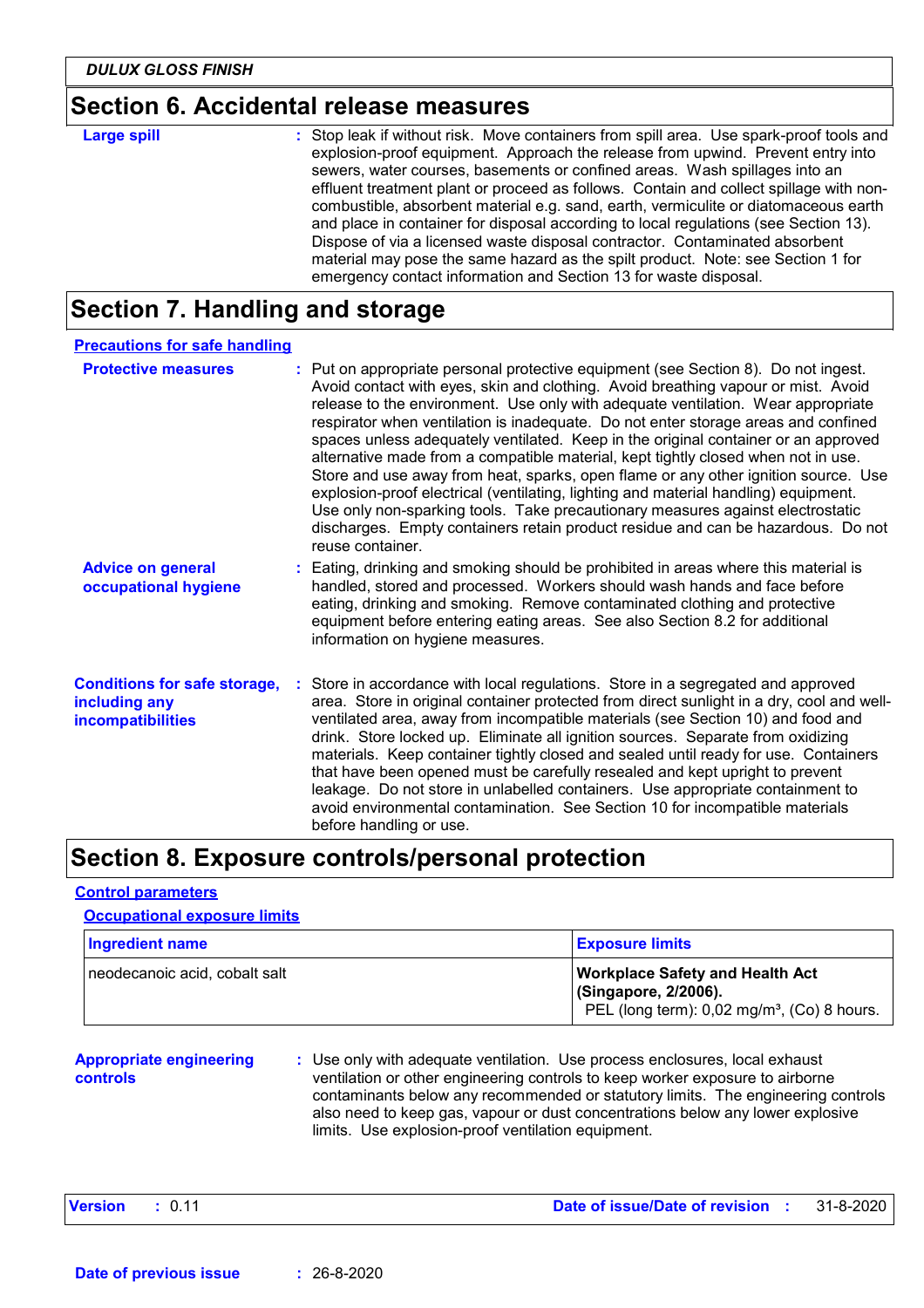# **Section 8. Exposure controls/personal protection**

| <b>Environmental exposure</b><br>controls | : Emissions from ventilation or work process equipment should be checked to ensure<br>they comply with the requirements of environmental protection legislation. In some<br>cases, fume scrubbers, filters or engineering modifications to the process<br>equipment will be necessary to reduce emissions to acceptable levels.                                                                                                                                                                                                                                                                                           |  |  |  |
|-------------------------------------------|---------------------------------------------------------------------------------------------------------------------------------------------------------------------------------------------------------------------------------------------------------------------------------------------------------------------------------------------------------------------------------------------------------------------------------------------------------------------------------------------------------------------------------------------------------------------------------------------------------------------------|--|--|--|
| <b>Individual protection measures</b>     |                                                                                                                                                                                                                                                                                                                                                                                                                                                                                                                                                                                                                           |  |  |  |
| <b>Hygiene measures</b>                   | : Wash hands, forearms and face thoroughly after handling chemical products, before<br>eating, smoking and using the lavatory and at the end of the working period.<br>Appropriate techniques should be used to remove potentially contaminated clothing.<br>Wash contaminated clothing before reusing. Ensure that eyewash stations and<br>safety showers are close to the workstation location.                                                                                                                                                                                                                         |  |  |  |
| <b>Eye/face protection</b>                | : Safety eyewear complying with an approved standard should be used when a risk<br>assessment indicates this is necessary to avoid exposure to liquid splashes, mists,<br>gases or dusts. If contact is possible, the following protection should be worn,<br>unless the assessment indicates a higher degree of protection: safety glasses with<br>side-shields.                                                                                                                                                                                                                                                         |  |  |  |
| <b>Skin protection</b>                    |                                                                                                                                                                                                                                                                                                                                                                                                                                                                                                                                                                                                                           |  |  |  |
| <b>Hand protection</b>                    | : Chemical-resistant, impervious gloves complying with an approved standard should<br>be worn at all times when handling chemical products if a risk assessment indicates<br>this is necessary. Considering the parameters specified by the glove manufacturer,<br>check during use that the gloves are still retaining their protective properties. It<br>should be noted that the time to breakthrough for any glove material may be<br>different for different glove manufacturers. In the case of mixtures, consisting of<br>several substances, the protection time of the gloves cannot be accurately<br>estimated. |  |  |  |
| <b>Gloves</b>                             | When prolonged or frequently repeated contact may occur, a glove with a protection<br>class of 6 (breakthrough time >480 minutes according to EN374) is recommended.<br>Recommended gloves: Viton $\circledR$ or Nitrile, thickness $\geq 0.38$ mm.<br>When only brief contact is expected, a glove with protection class of 2 or higher<br>(breakthrough time > 30 minutes according to EN374) is recommended.<br>Recommended gloves: Nitrile, thickness $\geq 0.12$ mm.<br>Gloves should be replaced regularly and if there is any sign of damage to the glove<br>material.                                             |  |  |  |
|                                           | The performance or effectiveness of the glove may be reduced by physical/chemical<br>damage and poor maintenance.                                                                                                                                                                                                                                                                                                                                                                                                                                                                                                         |  |  |  |
| <b>Body protection</b>                    | Personal protective equipment for the body should be selected based on the task<br>being performed and the risks involved and should be approved by a specialist<br>before handling this product. When there is a risk of ignition from static electricity,<br>wear anti-static protective clothing. For the greatest protection from static<br>discharges, clothing should include anti-static overalls, boots and gloves.                                                                                                                                                                                               |  |  |  |
| <b>Other skin protection</b>              | : Appropriate footwear and any additional skin protection measures should be<br>selected based on the task being performed and the risks involved and should be<br>approved by a specialist before handling this product.                                                                                                                                                                                                                                                                                                                                                                                                 |  |  |  |
| <b>Respiratory protection</b>             | : Based on the hazard and potential for exposure, select a respirator that meets the<br>appropriate standard or certification. Respirators must be used according to a<br>respiratory protection program to ensure proper fitting, training, and other important<br>aspects of use.                                                                                                                                                                                                                                                                                                                                       |  |  |  |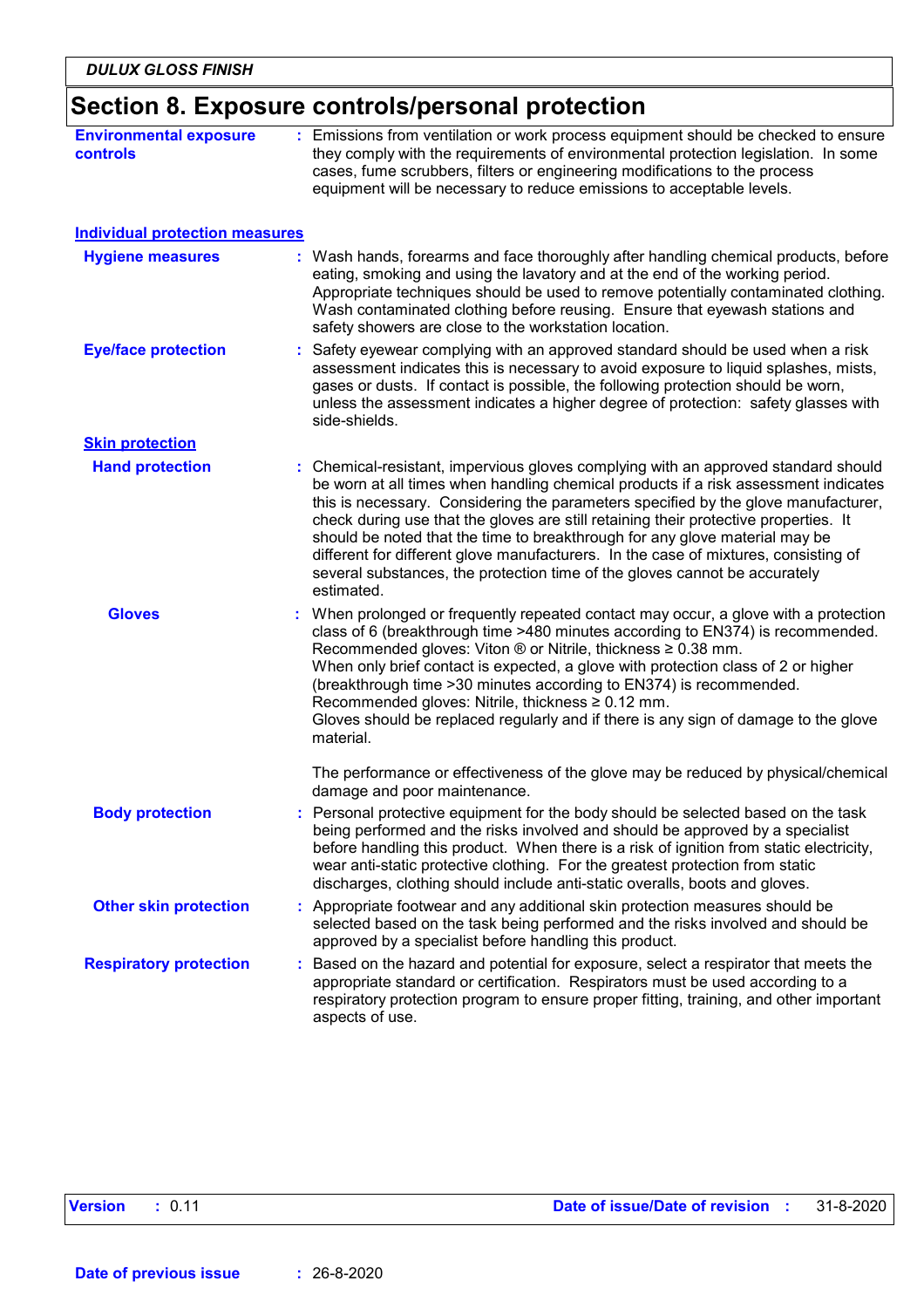## **Section 9. Physical and chemical properties**

| <b>Appearance</b>                                 |                                                         |
|---------------------------------------------------|---------------------------------------------------------|
| <b>Physical state</b>                             | : Liquid.                                               |
| <b>Colour</b>                                     | : Various: See label.                                   |
| <b>Odour</b>                                      | : Not available.                                        |
| <b>Odour threshold</b>                            | Not available.                                          |
| pH                                                | Not available.                                          |
| <b>Melting point</b>                              | Not available.                                          |
| <b>Initial boiling point and</b><br>boiling range | $: 200^{\circ}$ C                                       |
| <b>Flash point</b>                                | : Closed cup: $35^{\circ}$ C                            |
| <b>Burning time</b>                               | Not applicable.                                         |
| <b>Burning rate</b>                               | Not applicable.                                         |
| <b>Evaporation rate</b>                           | : Not available.                                        |
| <b>Flammability (solid, gas)</b>                  | : Not available.                                        |
| Lower and upper explosive<br>(flammable) limits   | : Not available.                                        |
| <b>Vapour pressure</b>                            | : Not available.                                        |
| <b>Vapour density</b>                             | : Not available.                                        |
| <b>Relative density</b>                           | : 1,118                                                 |
| <b>Solubility</b>                                 | Insoluble in the following materials: cold water.       |
| <b>Solubility in water</b>                        | : Not available.                                        |
| <b>Partition coefficient: n-</b><br>octanol/water | : Not available.                                        |
| <b>Auto-ignition temperature</b>                  | : Not available.                                        |
| <b>Decomposition temperature</b>                  | Not available.                                          |
| <b>SADT</b>                                       | Not available.                                          |
| <b>Viscosity</b>                                  | Kinematic (room temperature): $4,47$ cm <sup>2</sup> /s |

# **Section 10. Stability and reactivity**

| <b>Version</b><br>: 0.11                            | Date of issue/Date of revision :<br>31-8-2020                                                                                                                                |
|-----------------------------------------------------|------------------------------------------------------------------------------------------------------------------------------------------------------------------------------|
| <b>SADT</b>                                         | : Not available.                                                                                                                                                             |
| <b>Hazardous decomposition</b><br>products          | : Under normal conditions of storage and use, hazardous decomposition products<br>should not be produced.                                                                    |
| <b>Incompatible materials</b>                       | : Reactive or incompatible with the following materials:<br>oxidizing materials                                                                                              |
| <b>Conditions to avoid</b>                          | : Avoid all possible sources of ignition (spark or flame). Do not pressurise, cut, weld,<br>braze, solder, drill, grind or expose containers to heat or sources of ignition. |
| <b>Possibility of hazardous</b><br><b>reactions</b> | : Under normal conditions of storage and use, hazardous reactions will not occur.                                                                                            |
| <b>Chemical stability</b>                           | : The product is stable.                                                                                                                                                     |
| <b>Reactivity</b>                                   | : No specific test data related to reactivity available for this product or its ingredients.                                                                                 |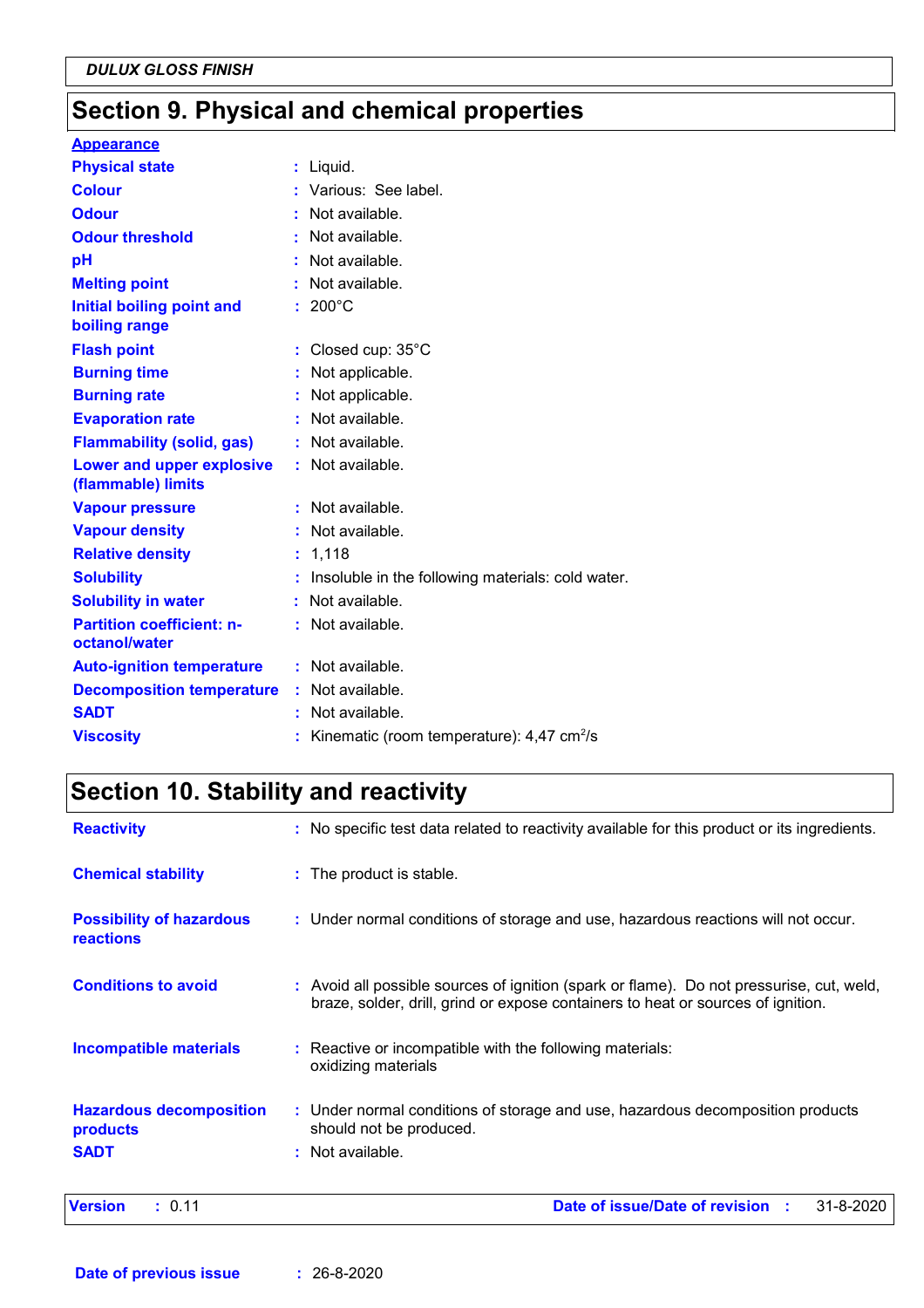### **Section 11. Toxicological information**

#### **Information on toxicological effects**

#### **Acute toxicity**

| <b>Product/ingredient name</b> | <b>Result</b> | <b>Species</b> | <b>Dose</b> | <b>Exposure</b> |
|--------------------------------|---------------|----------------|-------------|-----------------|
| <b>IPBC</b>                    | LD50 Oral     | Rat            | 1470 mg/kg  |                 |

#### **Irritation/Corrosion**

| <b>Product/ingredient name</b> | <b>Besult</b>          | <b>Species</b> | <b>Score</b> | <b>Exposure</b>     | <b>Observation</b> |
|--------------------------------|------------------------|----------------|--------------|---------------------|--------------------|
| Methyl ethyl ketoxime          | Eves - Severe irritant | Rabbit         |              | 100<br>Imicroliters |                    |

#### **Sensitisation**

Not available.

#### **Mutagenicity**

Not available.

#### **Carcinogenicity**

Not available.

#### **Reproductive toxicity**

Not available.

#### **Teratogenicity**

Not available.

#### **Specific target organ toxicity (single exposure)**

| <b>Name</b>                                  | <b>Category</b> | <b>Route of</b><br><b>exposure</b> | <b>Target organs</b> |
|----------------------------------------------|-----------------|------------------------------------|----------------------|
| Naphtha (petroleum), hydrodesulfurized heavy | Category 3      | Not applicable.                    | Narcotic effects     |

#### **Specific target organ toxicity (repeated exposure)**

| <b>Name</b> | <b>Category</b> | <b>Route of</b><br><b>Lexposure</b> | <b>Target organs</b> |
|-------------|-----------------|-------------------------------------|----------------------|
| <b>IPBC</b> | Category 1      | Not determined                      | Not determined       |

#### **Aspiration hazard**

| <b>Name</b>                                  | <b>Result</b>                  |
|----------------------------------------------|--------------------------------|
| Naphtha (petroleum), hydrodesulfurized heavy | ASPIRATION HAZARD - Category 1 |

#### **Information on likely routes :** Not available. **of exposure**

### **Eye contact :** No known significant effects or critical hazards. **Potential acute health effects**

| <b>Inhalation</b> | : Can cause central nervous system (CNS) depression. May cause drowsiness or<br>dizziness. |  |
|-------------------|--------------------------------------------------------------------------------------------|--|
| Skin contact      | : No known significant effects or critical hazards.                                        |  |

**Ingestion by Can cause central nervous system (CNS) depression.** 

#### **Symptoms related to the physical, chemical and toxicological characteristics**

```
Eye contact : No specific data.
```

| <b>Version</b> | Date of issue/Date of revision | 31-8-2020! |  |
|----------------|--------------------------------|------------|--|
|                |                                |            |  |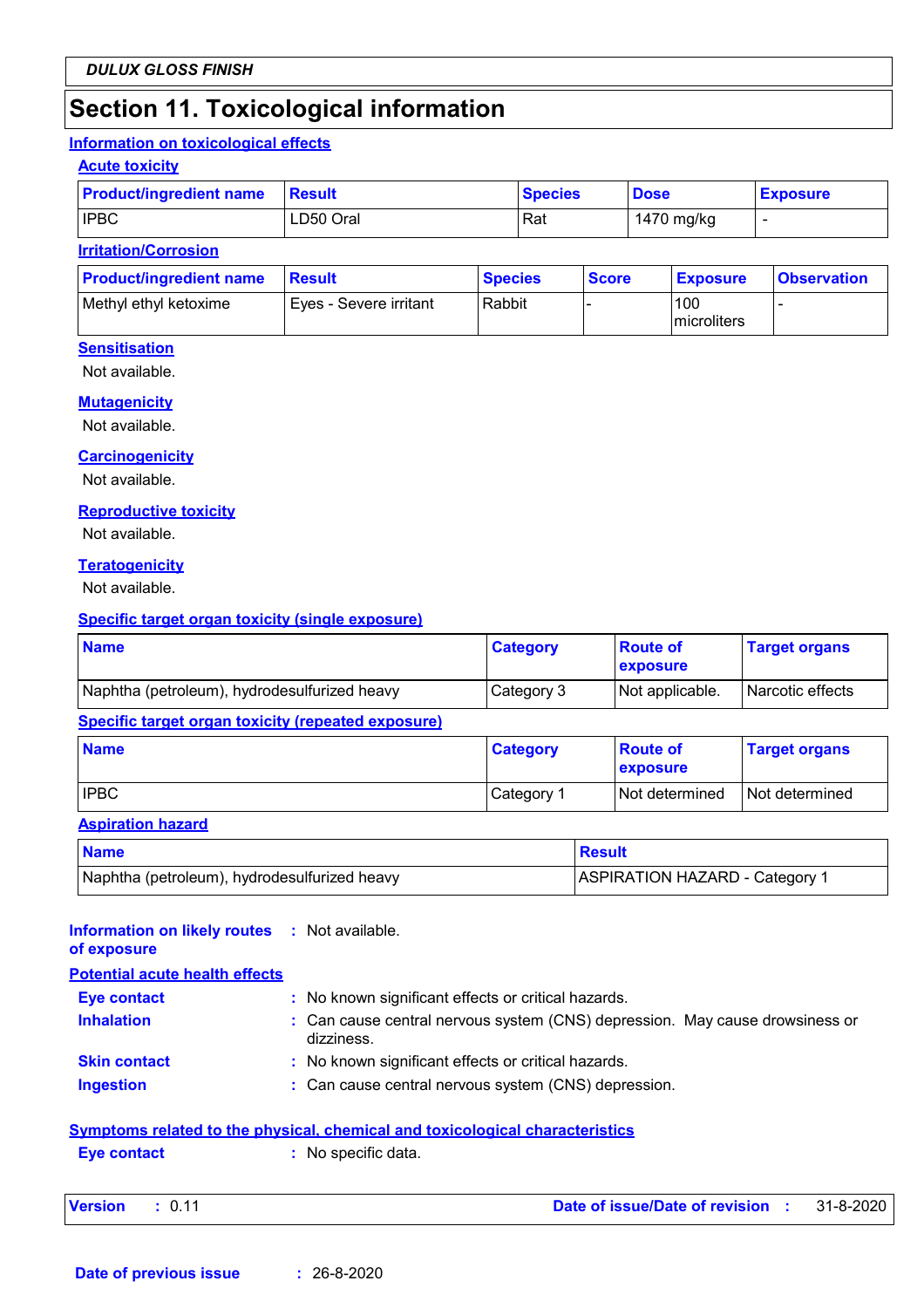# **Section 11. Toxicological information**

| <b>Inhalation</b>   | : Adverse symptoms may include the following:<br>nausea or vomiting<br>headache<br>drowsiness/fatigue<br>dizziness/vertigo<br>unconsciousness |
|---------------------|-----------------------------------------------------------------------------------------------------------------------------------------------|
| <b>Skin contact</b> | : No specific data.                                                                                                                           |
| <b>Ingestion</b>    | : No specific data.                                                                                                                           |

### **Delayed and immediate effects as well as chronic effects from short and long-term exposure**

| <b>Short term exposure</b>                        |                                                     |
|---------------------------------------------------|-----------------------------------------------------|
| <b>Potential immediate</b><br>effects             | $:$ Not available.                                  |
| <b>Potential delayed effects</b>                  | $:$ Not available.                                  |
| Long term exposure                                |                                                     |
| <b>Potential immediate</b><br>effects             | $:$ Not available.                                  |
| <b>Potential delayed effects : Not available.</b> |                                                     |
| <b>Potential chronic health effects</b>           |                                                     |
| Not available.                                    |                                                     |
| <b>General</b>                                    | : No known significant effects or critical hazards. |
| <b>Carcinogenicity</b>                            | : No known significant effects or critical hazards. |
| <b>Mutagenicity</b>                               | : No known significant effects or critical hazards. |
| <b>Teratogenicity</b>                             | : No known significant effects or critical hazards. |
| <b>Developmental effects</b>                      | : No known significant effects or critical hazards. |
| <b>Fertility effects</b>                          | : No known significant effects or critical hazards. |
|                                                   |                                                     |

### **Numerical measures of toxicity**

**Acute toxicity estimates**

| Route                | <b>ATE value</b> |
|----------------------|------------------|
| Inhalation (gases)   | 179124 ppm       |
| Inhalation (vapours) | 767,7 mg/l       |

# **Section 12. Ecological information**

### **Toxicity**

| <b>Product/ingredient name</b> | <b>Result</b>                                                                                      | <b>Species</b>                                                                                                                        | <b>Exposure</b>                  |
|--------------------------------|----------------------------------------------------------------------------------------------------|---------------------------------------------------------------------------------------------------------------------------------------|----------------------------------|
| <b>IPBC</b>                    | Acute EC50 0,022 mg/l                                                                              | Algae - Scenedesmus<br>subspicatus                                                                                                    | 72 hours                         |
|                                | Acute EC50 0,16 ppm Fresh water<br>Acute LC50 72 ppb Fresh water<br>Acute LC50 67 µg/l Fresh water | Daphnia - Daphnia magna<br>Fish - Oncorhynchus mykiss<br>Fish - Oncorhynchus mykiss -<br>Juvenile (Fledgling, Hatchling,<br>Weanling) | 48 hours<br>96 hours<br>96 hours |

### **Persistence/degradability**

**Version :** 0.11 **Date of issue/Date of revision :** 31-8-2020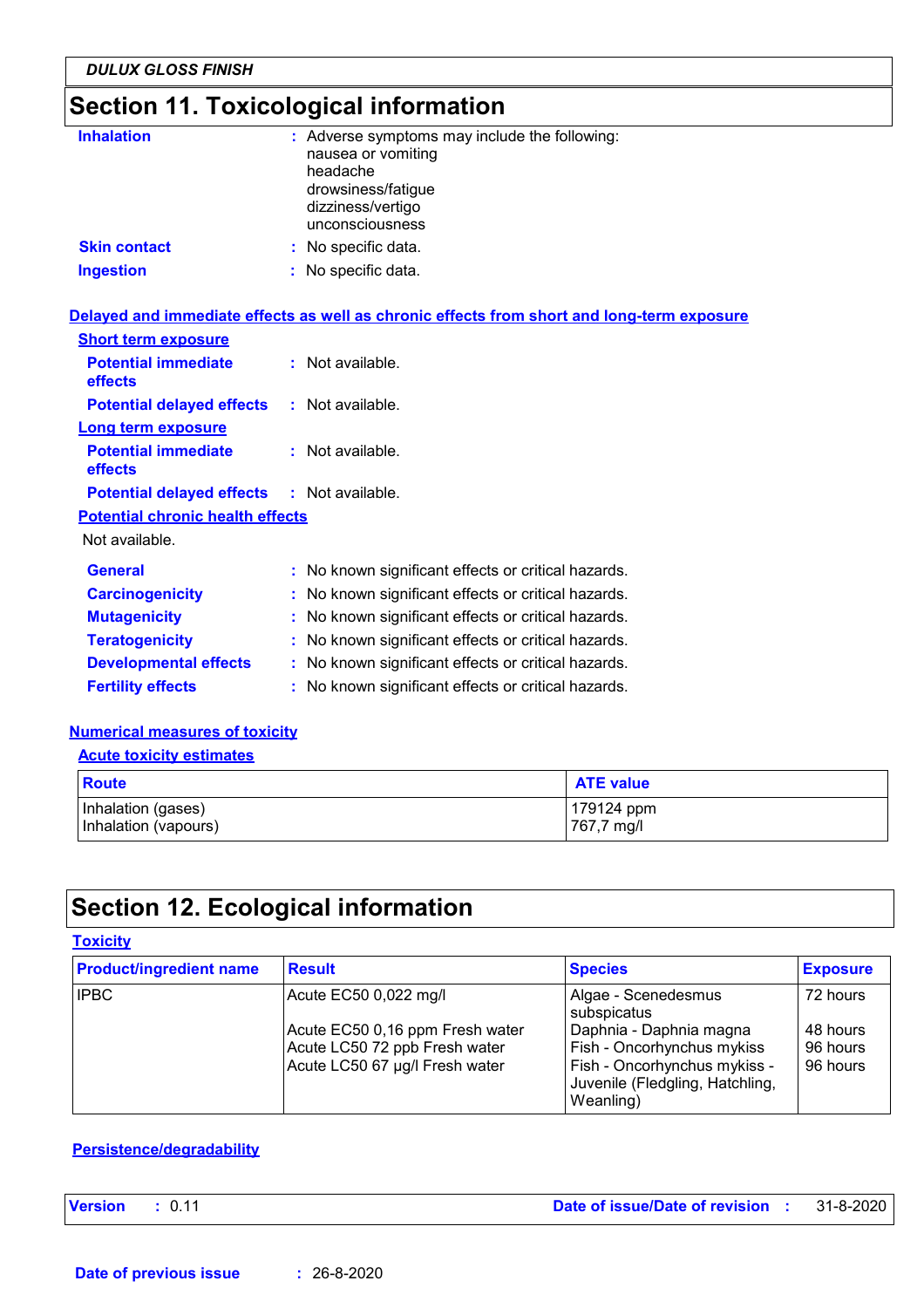| <b>DULUX GLOSS FINISH</b>          |                          |                   |                         |
|------------------------------------|--------------------------|-------------------|-------------------------|
| Section 12. Ecological information |                          |                   |                         |
| <b>Product/ingredient name</b>     | <b>Aquatic half-life</b> | <b>Photolysis</b> | <b>Biodegradability</b> |
| <b>IPBC</b>                        |                          |                   | Readily                 |

#### **Bioaccumulative potential**

| <b>Product/ingredient name</b>                  | $LogP_{ow}$  | <b>BCF</b>  | <b>Potential</b> |
|-------------------------------------------------|--------------|-------------|------------------|
| Naphtha (petroleum),<br>hydrodesulfurized heavy |              | l10 to 2500 | high             |
| <b>IPBC</b><br>Methyl ethyl ketoxime            | 2,81<br>0.63 | 2.5 to 5.8  | low<br>low       |

#### **Mobility in soil**

| <b>Soil/water partition</b> | : Not available. |
|-----------------------------|------------------|
| <b>coefficient (Koc)</b>    |                  |

**Other adverse effects** : No known significant effects or critical hazards.

### **Section 13. Disposal considerations**

| <b>Disposal methods</b> | : The generation of waste should be avoided or minimised wherever possible.<br>Disposal of this product, solutions and any by-products should at all times comply<br>with the requirements of environmental protection and waste disposal legislation<br>and any regional local authority requirements. Dispose of surplus and non-<br>recyclable products via a licensed waste disposal contractor. Waste should not be<br>disposed of untreated to the sewer unless fully compliant with the requirements of<br>all authorities with jurisdiction. Waste packaging should be recycled. Incineration or<br>landfill should only be considered when recycling is not feasible. This material and<br>its container must be disposed of in a safe way. Care should be taken when<br>handling emptied containers that have not been cleaned or rinsed out. Empty<br>containers or liners may retain some product residues. Vapour from product<br>residues may create a highly flammable or explosive atmosphere inside the<br>container. Do not cut, weld or grind used containers unless they have been cleaned<br>thoroughly internally. Avoid dispersal of spilt material and runoff and contact with |
|-------------------------|--------------------------------------------------------------------------------------------------------------------------------------------------------------------------------------------------------------------------------------------------------------------------------------------------------------------------------------------------------------------------------------------------------------------------------------------------------------------------------------------------------------------------------------------------------------------------------------------------------------------------------------------------------------------------------------------------------------------------------------------------------------------------------------------------------------------------------------------------------------------------------------------------------------------------------------------------------------------------------------------------------------------------------------------------------------------------------------------------------------------------------------------------------------------------------------------------------|
|                         | soil, waterways, drains and sewers.                                                                                                                                                                                                                                                                                                                                                                                                                                                                                                                                                                                                                                                                                                                                                                                                                                                                                                                                                                                                                                                                                                                                                                    |

### **SECTION 14: Transport information**

### **Information pertaining to IATA and ADN is considered not relevant since the material is not packaged in the correct approved packaging required of these methods of transport.**

|                                                           | <b>ADR</b>    | <b>IMDG</b>                                                               |
|-----------------------------------------------------------|---------------|---------------------------------------------------------------------------|
| 14.1 UN number                                            | <b>UN1263</b> | <b>UN1263</b>                                                             |
| 14.2 UN proper<br>shipping name                           | <b>PAINT</b>  | PAINT. Marine pollutant (Naphtha (petroleum),<br>hydrodesulfurized heavy) |
| <b>14.3 Transport</b><br>hazard class(es)<br><b>Class</b> | 3             | 3                                                                         |
| <b>Subsidiary class</b>                                   |               |                                                                           |
| <b>Version</b><br>: 0.11                                  |               | Date of issue/Date of revision :<br>31-8-2020                             |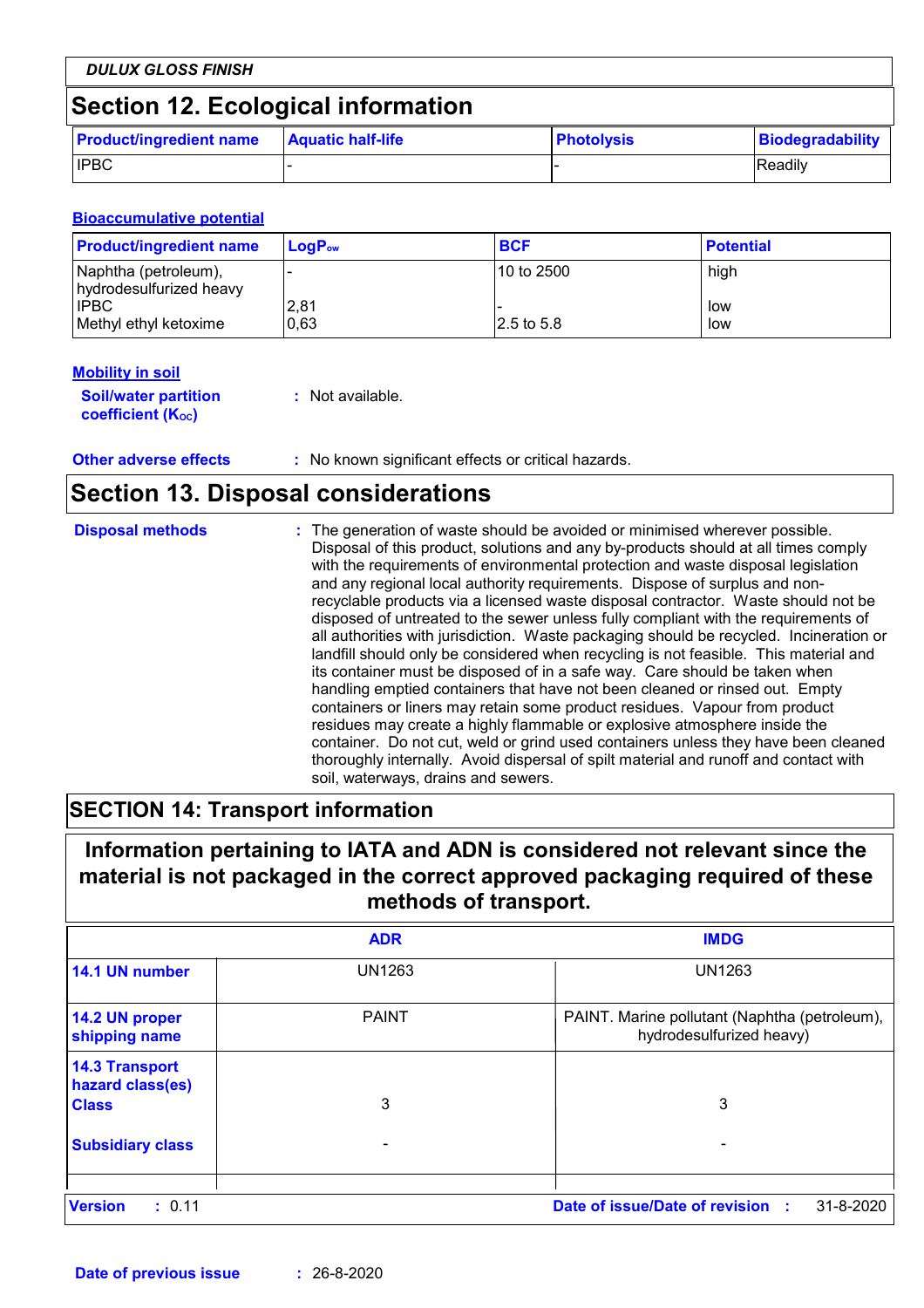*DULUX GLOSS FINISH*

|                                                                             | Information pertaining to IATA and ADN is considered not relevant since the<br>material is not packaged in the correct approved packaging required of these<br>methods of transport.                                   |                                                                                                                                                                                                                                                                        |
|-----------------------------------------------------------------------------|------------------------------------------------------------------------------------------------------------------------------------------------------------------------------------------------------------------------|------------------------------------------------------------------------------------------------------------------------------------------------------------------------------------------------------------------------------------------------------------------------|
| <b>14.4 Packing group</b>                                                   | III                                                                                                                                                                                                                    | Ш                                                                                                                                                                                                                                                                      |
| 14.5<br><b>Environmental</b><br>hazards                                     |                                                                                                                                                                                                                        |                                                                                                                                                                                                                                                                        |
| <b>Marine pollutant</b>                                                     | Yes.                                                                                                                                                                                                                   | Yes.                                                                                                                                                                                                                                                                   |
| <b>Marine pollutant</b><br><b>substances</b>                                |                                                                                                                                                                                                                        | Naphtha (petroleum), hydrodesulfurized heavy                                                                                                                                                                                                                           |
| <b>14.6 Special</b><br>precautions for<br>user                              | Transport within user's premises: always<br>transport in closed containers that are upright<br>and secure. Ensure that persons transporting<br>the product know what to do in the event of an<br>accident or spillage. |                                                                                                                                                                                                                                                                        |
| <b>HI/Kemler number</b>                                                     | 30                                                                                                                                                                                                                     |                                                                                                                                                                                                                                                                        |
| <b>Emergency</b><br>schedules (EmS)                                         |                                                                                                                                                                                                                        | $F-E$ , S-E                                                                                                                                                                                                                                                            |
| information                                                                 | less than 450 litres, under the terms of 2.2.3.1.<br>5,<br>this product is not subject to the provisions of<br>ADR.<br>Tunnel code (D/E)                                                                               | up to and including 30 litres, under the terms of<br>2.3.2.5, this product is not subject to the<br>packaging,<br>labelling and marking requirements of the<br>IMDG Code, but both full documentation and<br>placarding of cargo transport units is still<br>required. |
|                                                                             | <b>Section 15. Regulatory information</b>                                                                                                                                                                              |                                                                                                                                                                                                                                                                        |
| Safety, health and<br>environmental regulations<br>specific for the product | dangerous goods.<br>Singapore - hazardous chemicals under government control                                                                                                                                           | : SS586: Specification for hazard communication for hazardous chemicals and                                                                                                                                                                                            |
| None.<br><b>International regulations</b>                                   |                                                                                                                                                                                                                        |                                                                                                                                                                                                                                                                        |
| Not listed.                                                                 | <b>Chemical Weapon Convention List Schedules I, II &amp; III Chemicals</b>                                                                                                                                             |                                                                                                                                                                                                                                                                        |
| Not listed.                                                                 | <b>Montreal Protocol (Annexes A, B, C, E)</b>                                                                                                                                                                          |                                                                                                                                                                                                                                                                        |
| Not listed.                                                                 | <b>Stockholm Convention on Persistent Organic Pollutants</b>                                                                                                                                                           |                                                                                                                                                                                                                                                                        |
|                                                                             | <b>Rotterdam Convention on Prior Informed Consent (PIC)</b>                                                                                                                                                            |                                                                                                                                                                                                                                                                        |
| <b>Version</b><br>: 0.11                                                    |                                                                                                                                                                                                                        | Date of issue/Date of revision :<br>31-8-2020                                                                                                                                                                                                                          |